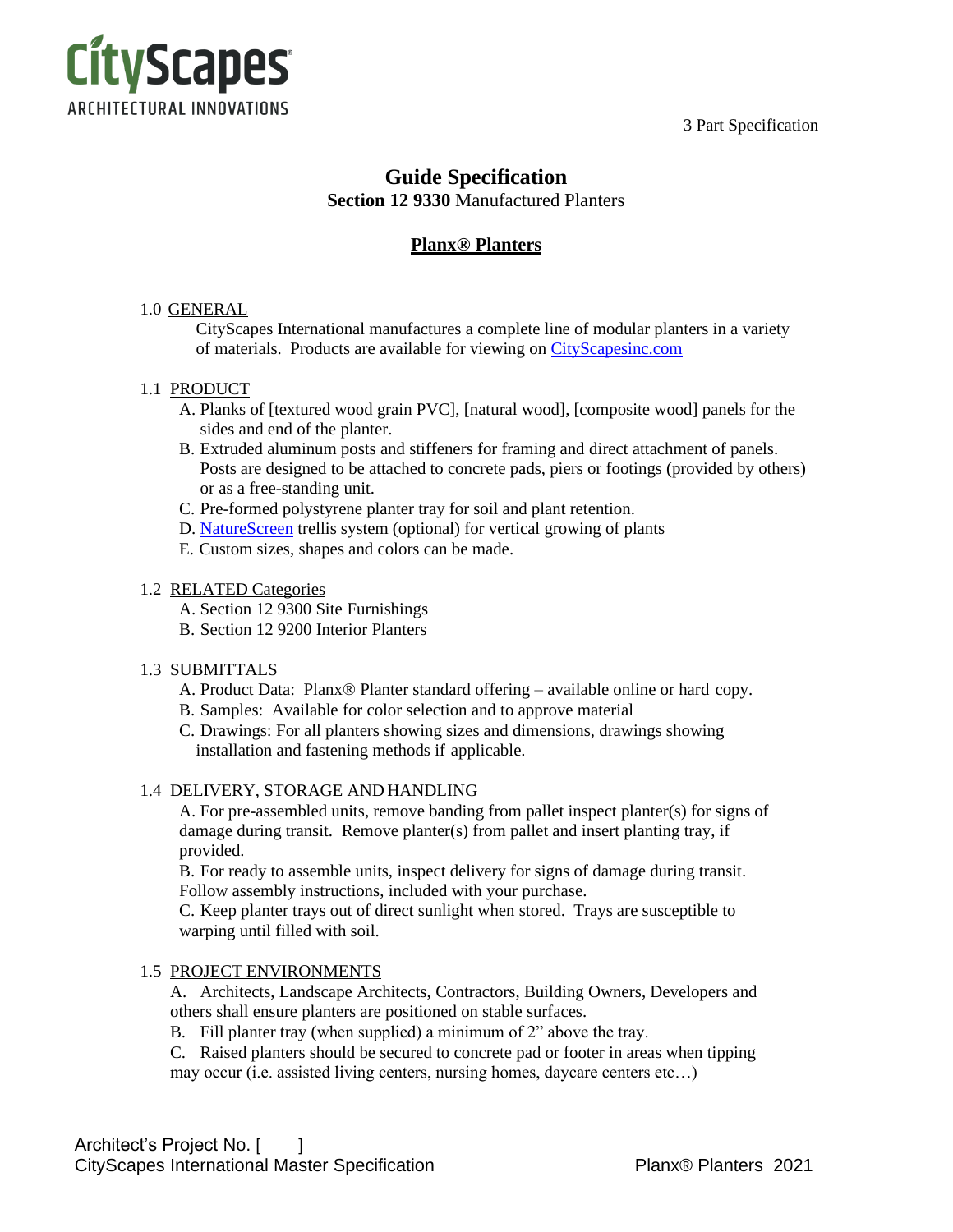3 Part Specification



# 2.0 PRODUCTS

# 2.1 ACCEPTABLE PRODUCTS/MANUFACTURERS

A. Planx® Planters manufactured by CityScapes International, 4200 Lyman Court, Columbus, OH 43026 Tel: (614) 850-2540 email: [info@cityscapesinc.com](mailto:info@cityscapesinc.com)

# 2.2 Planx® Planter – with boards

- A. Materials Planters are constructed of extruded aluminum post and stiffeners combined with 1" solid, PVC boards, composite deck boards or natural planks. Recycled materials are used, whenever possible, to reduce environmental impact.
	- 1. Extruded aluminum products in accordance with Aluminum Plate, Shapes and Bar: ASTM B 221, alloy6005-T5, 6061-T5 or 6063-T5.
		- Posts are 0.090" thick, 4" x 4" nominal
		- End plates and stiffeners are extruded aluminum shapes
		- Posts and stiffeners are powder coated in a variety of colors. Coating is 2 to 4 mils thick
	- 2. Planks [Planx®] are PVC (Polyvinyl Chloride), 1-inch thick, solid core, extruded planks. PVC Planks carry the longest warranty of all our products and require little to no maintenance.
		- Alternative boards [composite deck boards] [IPE] [cedar] shall be [½"] or [1"] in thickness.
	- 3. Threaded fasteners: All screws, bolts, nuts and washers shall be stainless steel or galvanized steel.
		- End plate fasteners are #10 x 1.5" stainless steel screws
	- 4. Planter Tray (when provided) is a thermoformed, polystyrene tray used for soil and plant retention and provides drainage to either a channeled outlet in the planter post or directly to the ground.
		- Alternatives are available for applications where a tray will not fit or support the desired soil volume. Contact Project Manager for options.
			- **Note:** For interior applications, do not drill drain holes without consideration to drainage management. Project Manager can provide options and suggestions.

# B. Construction

- 1. Planters are of modular construction and are available in a variety of sizes, shapes and heights. Customer requests [Length], [Width], [Height] and desired plant [Depth] (depth is in 6-inch increments).
- 2. All posts are cut to length, powder coated and include caps and base covers (when requested). Customer shall specify [color] or posts and aluminum stiffeners.
- 3. Planx® are cut to length and assembled, using end plates, into the 4 sides of the finished planter. Customer shall specify [color] of planks to be used. Note: Plank height shall be in 6-inch increments and does not need to equal the overall height of the planter (i.e. planter height 24" with 18" of plank and 6" of exposed post).
- 4. Planters trays arrive without drainage holes, unless [specified] at time of order. Holes can easily be drilled on site.
- 5. Accessories [Self watering trays], [irrigation systems], [NatureScreen Trellis] attachments and [lighting] are all available at time of order. Speak with Project Manager for details.